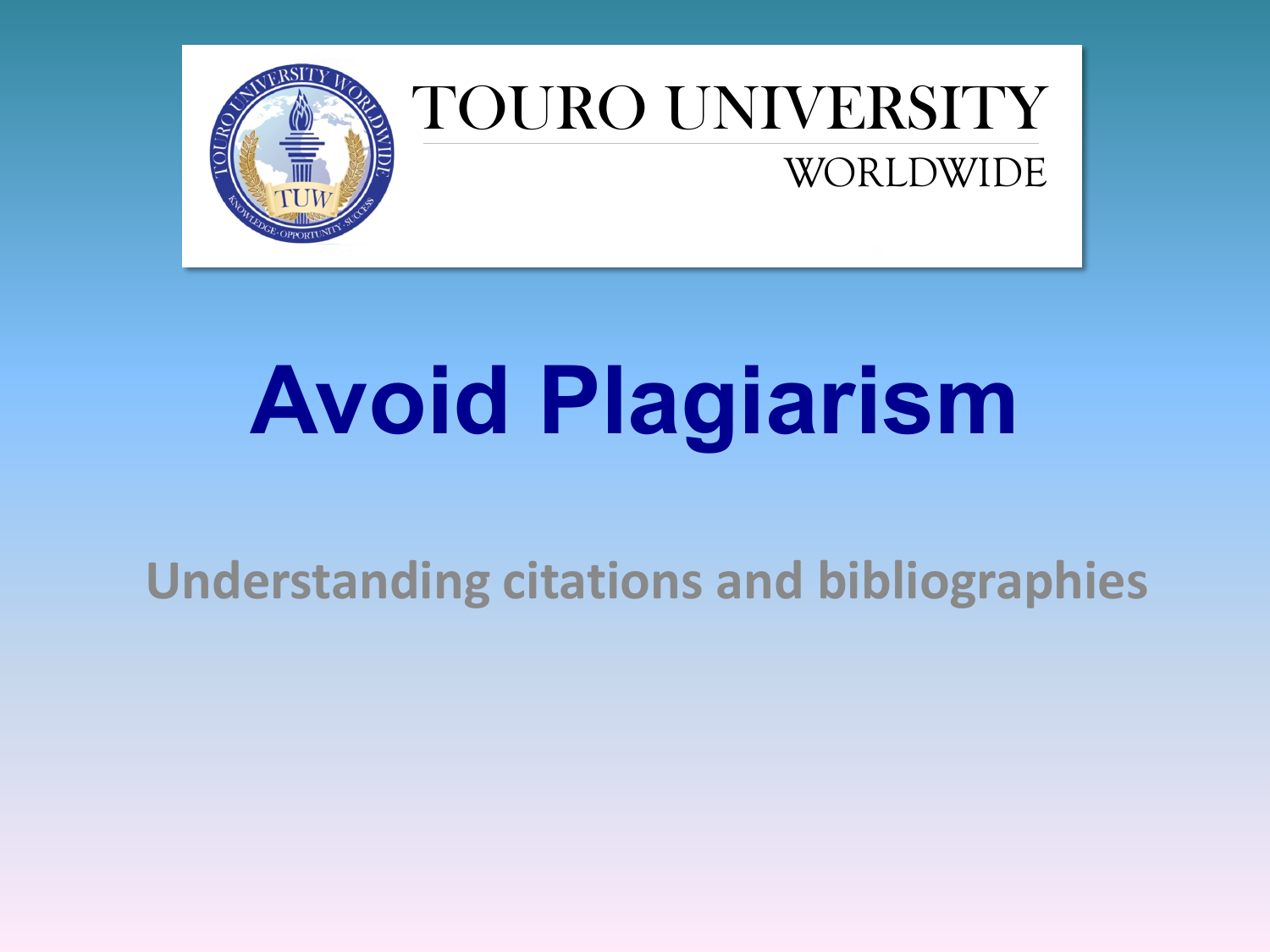# **Objectives**

- Learn what plagiarism is and how to avoid it.
- Learn what citations are and why to use them.
- Understand when to cite.
- Learn the elements of a citation.
- Learn how to properly create citations in APA format.

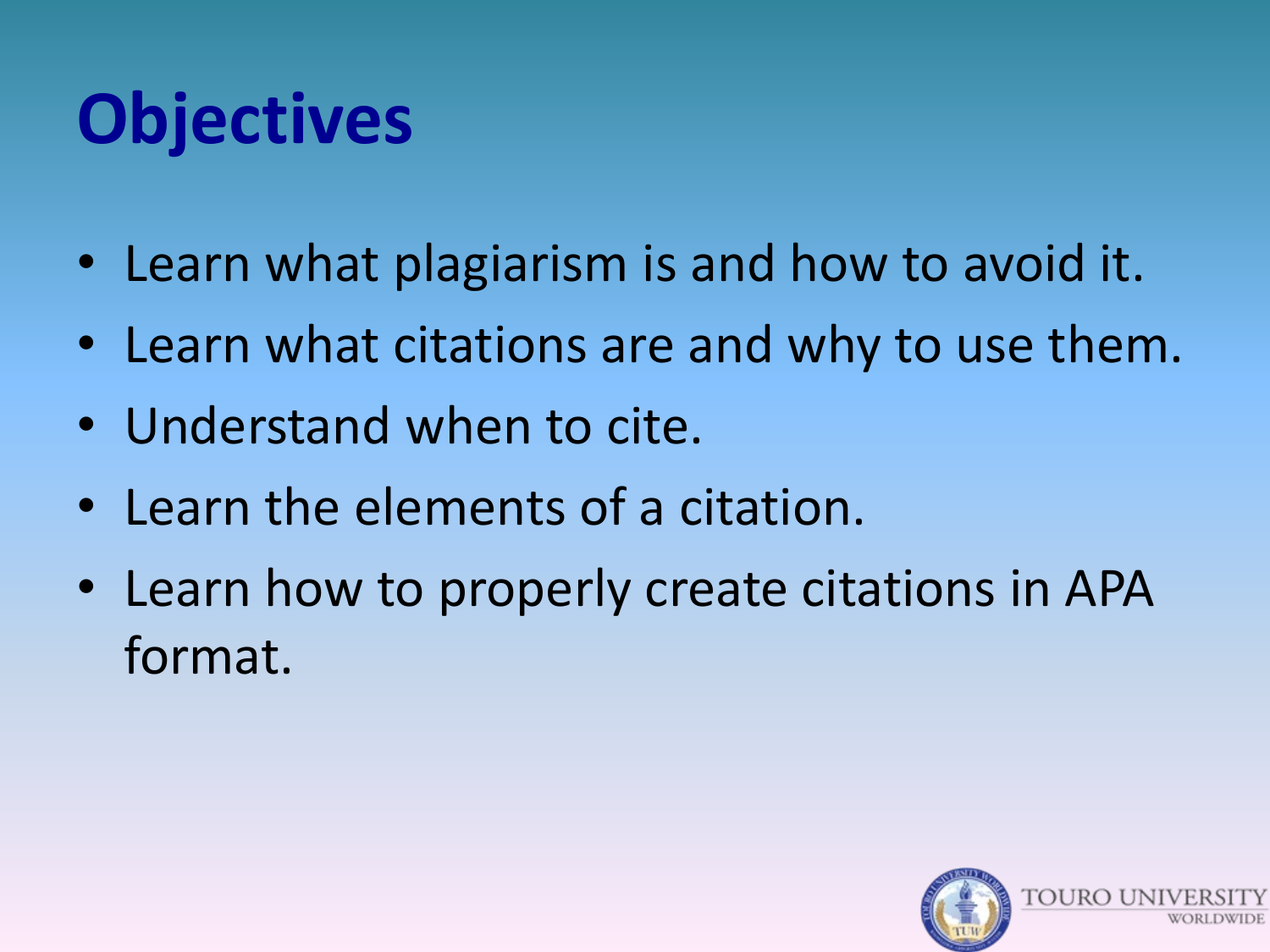# **What is Plagiarism?**

Plagiarism is when the work or ideas of others are presented as your own. Making up a source is also included in plagiarism.

Plagiarism is one of the most serious infractions in an academic setting and subject to disciplinary action as set forth under The Student Code of Conduct in the TUW Catalog.

Please read Touro's full statement on Academic Honesty and Plagiarism in the TUW Catalog: <https://www.tuw.edu/students/university-catalog/>

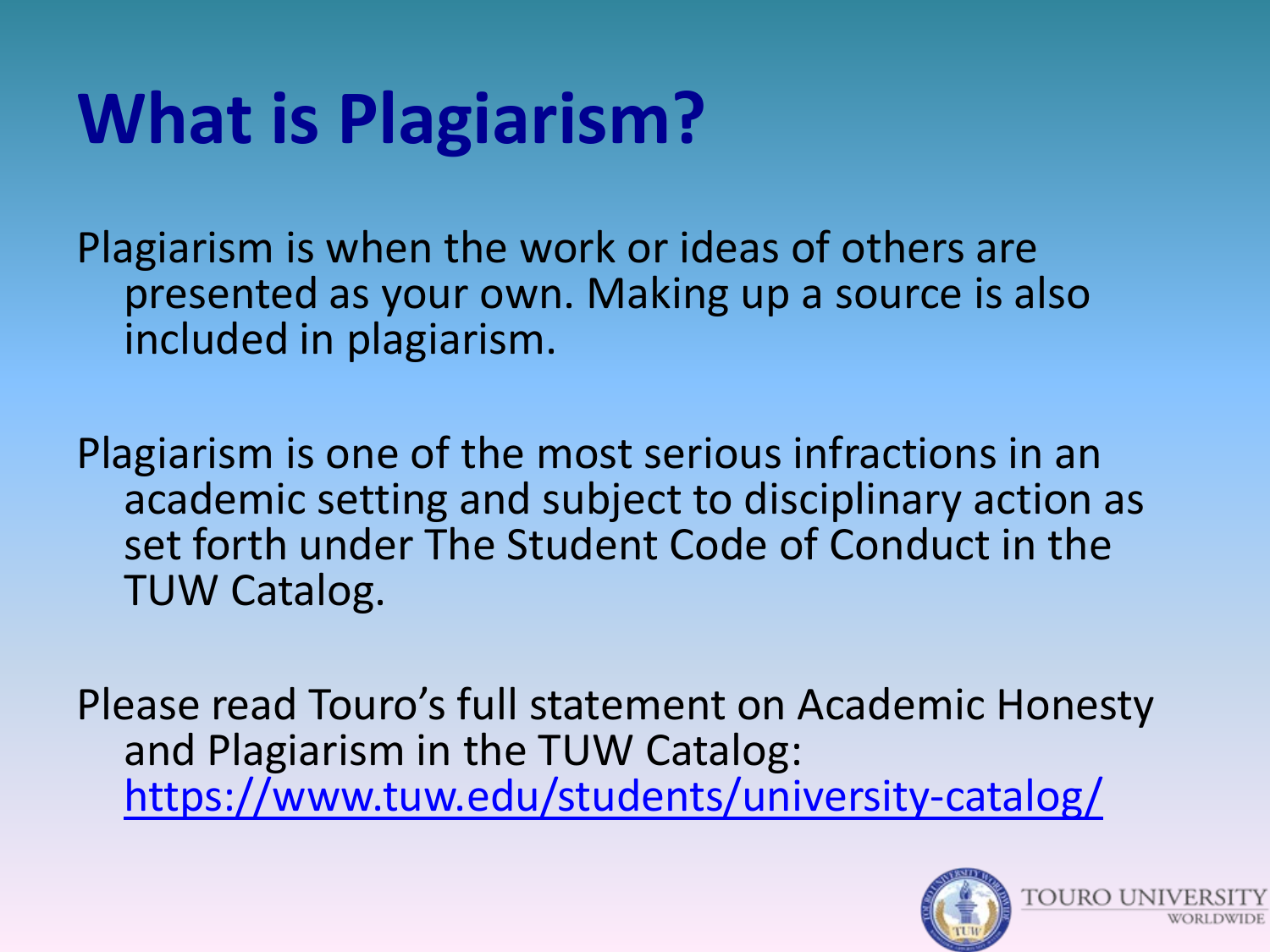## **How do you Avoid Plagiarism?**

First of all, don't do it on purpose! Never copy another person's work or make up a source to support your ideas. Not only are their harsh penalties if you get caught, you are also harming the scholarly community.

However, it is also possible to commit plagiarism by accident, such as forgetting to cite sources in a paper.

This tutorial will show you how to cite sources and avoid committing accidental plagiarism.

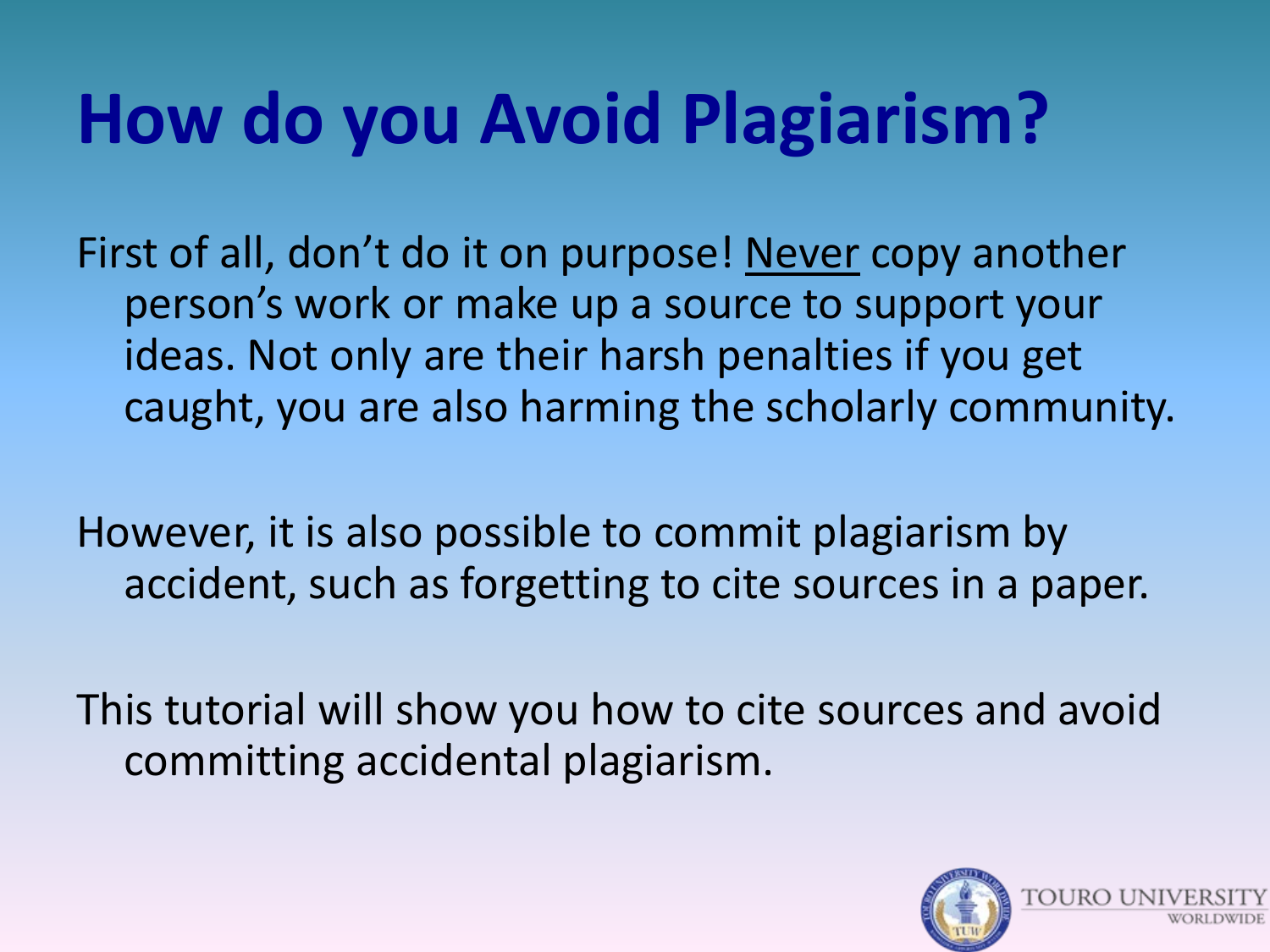### **What are Citations?**

When presenting any kind of research or scholarly work, credit must be given to every source of information that is used.

You do this by including citations and bibliographies with your work.

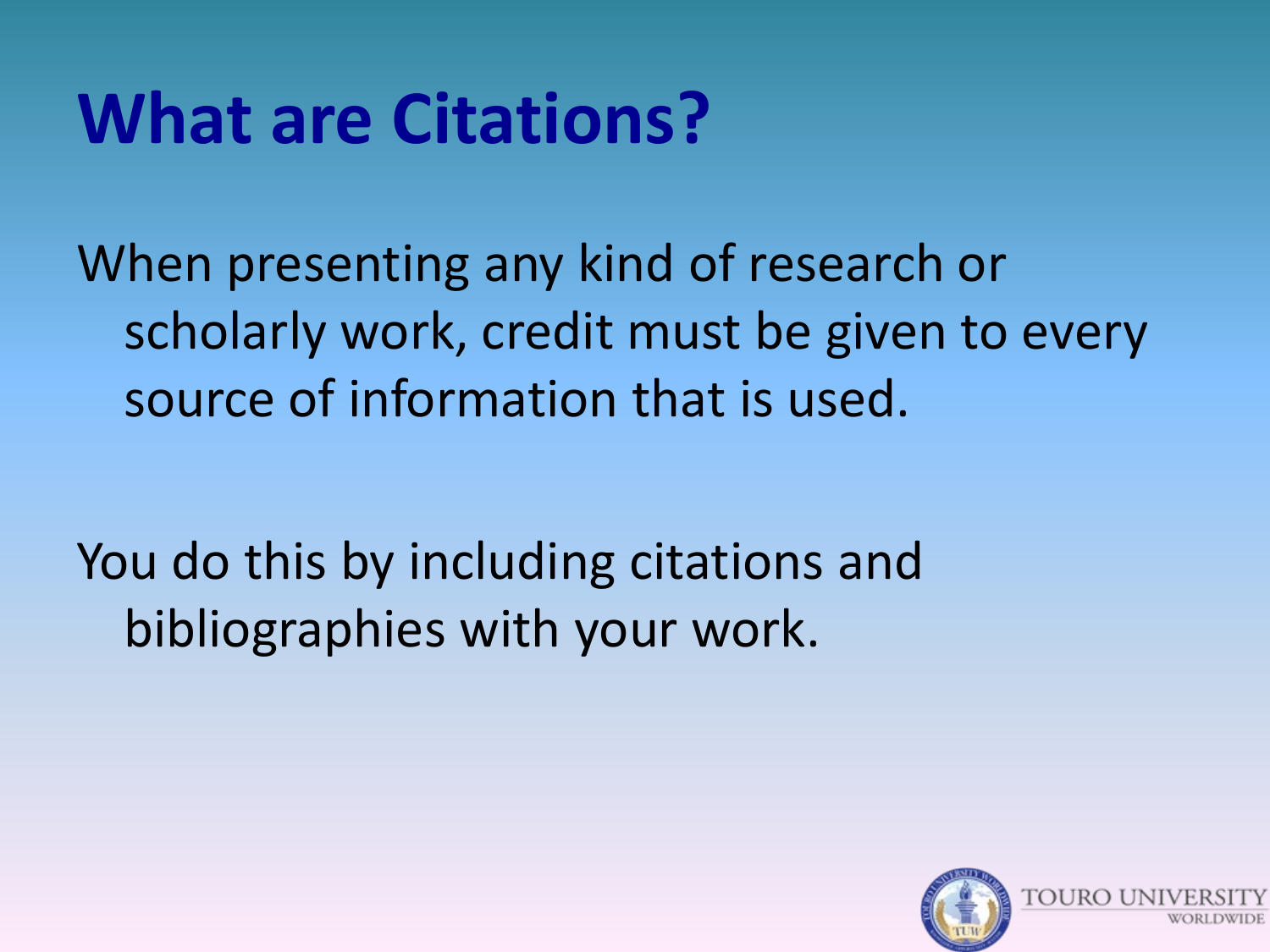# **Why use Citations?**

Other than to avoid plagiarism, citations:

- Add legitimacy to your work by showing you retrieved the information from credible sources
- Acknowledge the work of others
- Help interested readers located the same source materials you used

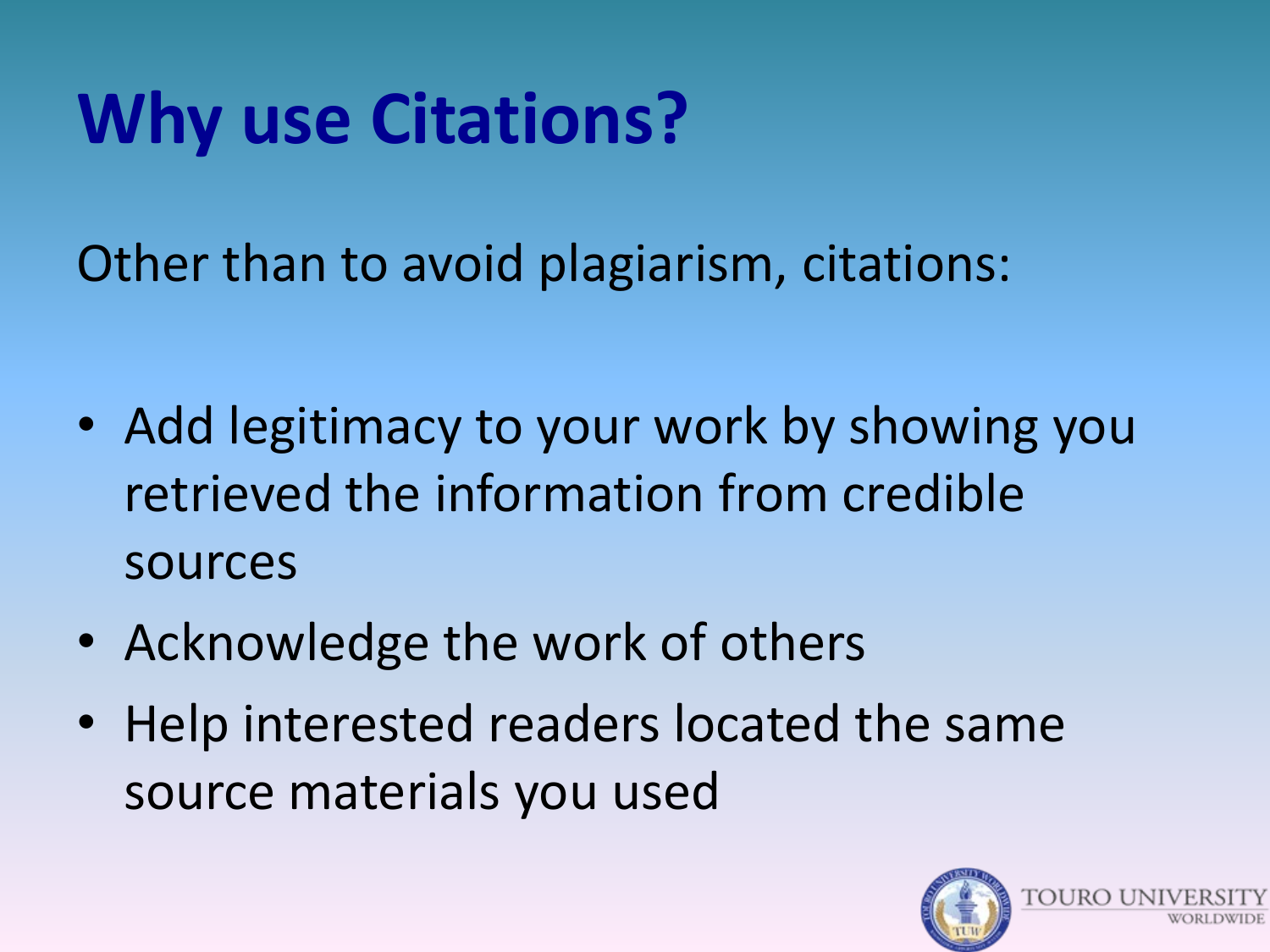### **In-Text Citations**

#### In-text citations are how sources are cited in a paper.

#### Our example comes from:

Te'eni-Harari, T., Lampert, S. I., & LehmanWilzig, S. (2007). Information Processing of Advertising among Young People: The Elaboration Likelihood Model as Applied to Youth. *Journal Of Advertising Research*, *47*(3), 326-340.

THIS STUDY APPLIES an important model from psychology and advertising-the Elaboration Likelihood Model (ELM) (Cacioppo and Petty, 1989; Petty and Cacioppo, 1981)-to young people. This model remains a major framework for explaining advertising effects (Agostinelli and Grube, 2002; Chang, 2002; Chebat, Charlebois, and Gelinas-Chebat, 2001; Chebat, Vercollier, and Gelinas-Chebat, 2003; Coulter, 2005; Coulter and Punji, 2004; Livingstone and Helsper, 2006; Scholten, 1996; Whittler and Spira, 2002). Yet, the ELM has rarely been applied to research with young people or to distinguish between persuasion processes at different stages of cognitive development (Livingstone and Helsper, 2006).

Whenever this paper mentions someone else's work, a citation is included. This citation tells us the author of the source and year of publication.

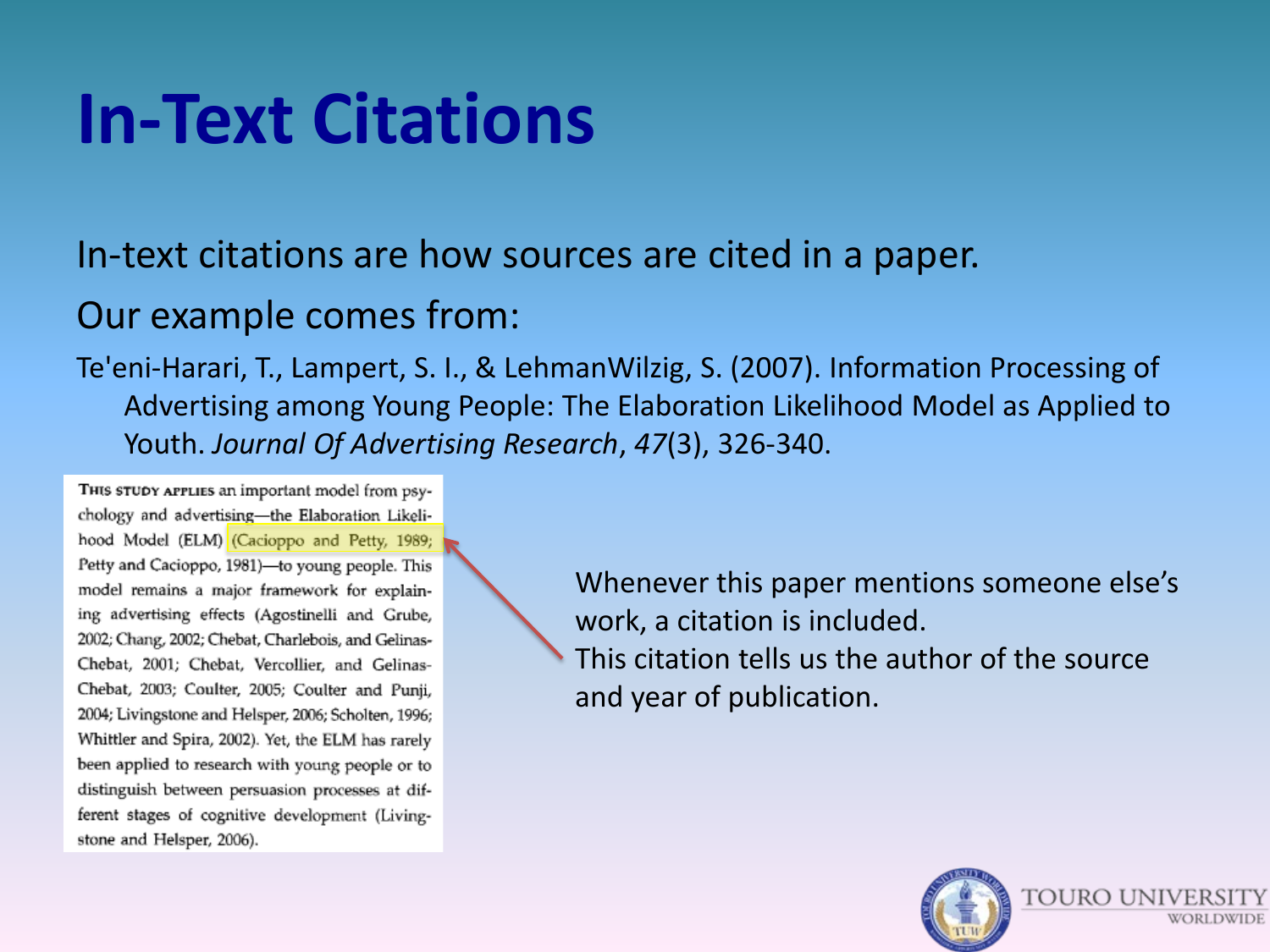### **Bibliographies**

At the end of our example article, there is a list of references. This includes complete information about materials cited within the text.

BRUCKS, M., G. M. ARMSTRONG, and M. E. GOLDBERG. "Children's Use of Cognitive Defenses against Television Advertising: A Cognitive Response Approach." Journal of Consumer Research 14, 4 (1988): 471-82.

CACIOPPO, J. T., and R. E. PETTY. "The Need for Cognition." Journal of Personality and Social Psychology 42, 1 (1982): 116-31.

--------, and --------. "The Elaboration Likelihood Model: The Role of Affect and Affect-Laden Information Processing in Persuasion." In Cognitive and Affective Response to Advertising, P. Cafferata and A. M. Tybout, eds. Lexington, MA: Lexington Books, 1989.

-, and G. N. PUNJI. "The Effects of Cognitive Resource Requirements, Availability and Argument Quality on Brand Attitudes: A Melding of Elaboration Likelihood and Cognitive Resource Matching Theories." Journal of Advertising 33, 4 (2004): 53-64.

DAY, E., M. R. STAFFORD, and A. CAMACHO. "Research Note: Opportunities for Involvement Research-A Scale Development Approach. Journal of Advertising 24, 3 (1995): 69-78.

DONOHUE, T. R., L. L. HENKE, and W. A. DONO-HUE. "Do Kids Know What Television Commercials Intend?" Journal of Advertising Research 20, 5 (1980): 51-57.

LIEBERT, D. E., J. N. SPRAFKIN, R. M. LIEBERT, and E. A. RUBINSTEIN. "Effects of Television Commercial Disclaimers on Product Expectations of Children." Journal of Communications 27, 1 (1977): 118-24.

Lisosky, J. M. "For All Kids' Sake: Comparing Children's Television Policy-Making in Australia, Canada and the United States." Media, Culture & Society 23, 6 (2001): 821-42.

LIVINGSTONE, S., and E. J. HELSPER "Does Advertising Literacy Mediate the Effects of Advertising on Children? A Critical Examination of Two Linked Research Literatures in Relation to Obesity and Food Choice." Journal of Communication 56, 3 (2006): 560-84.

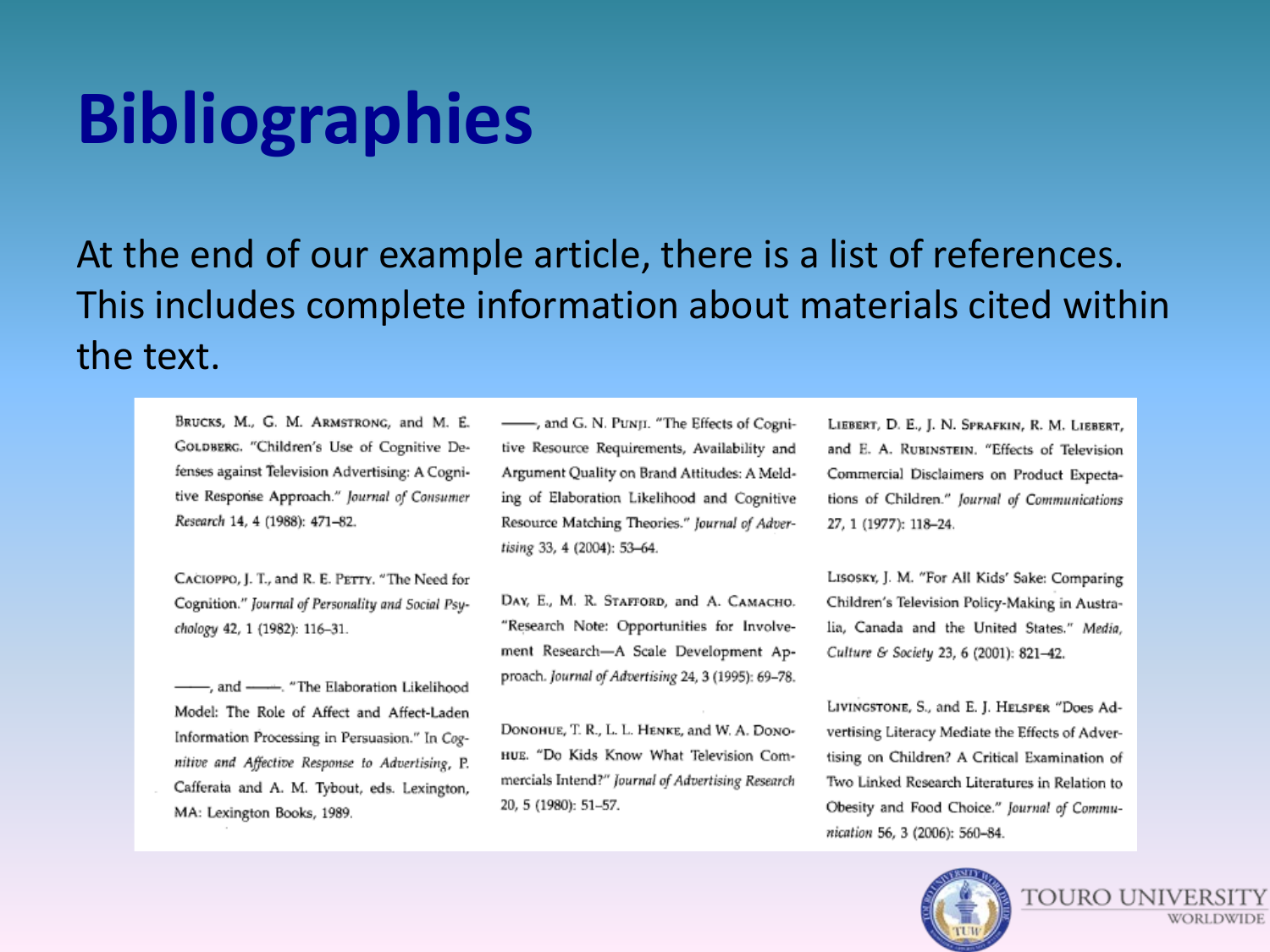# **When do you Cite?**

The only time you do not need to cite a source is when:

- The idea is **original** you thought it up yourself or it is your own opinion.
- It is **common knowledge** that everyone can be expected to know – for example, that Albany is the capital of the state of New York.

**Everything that is not original or common knowledge must be cited!** 

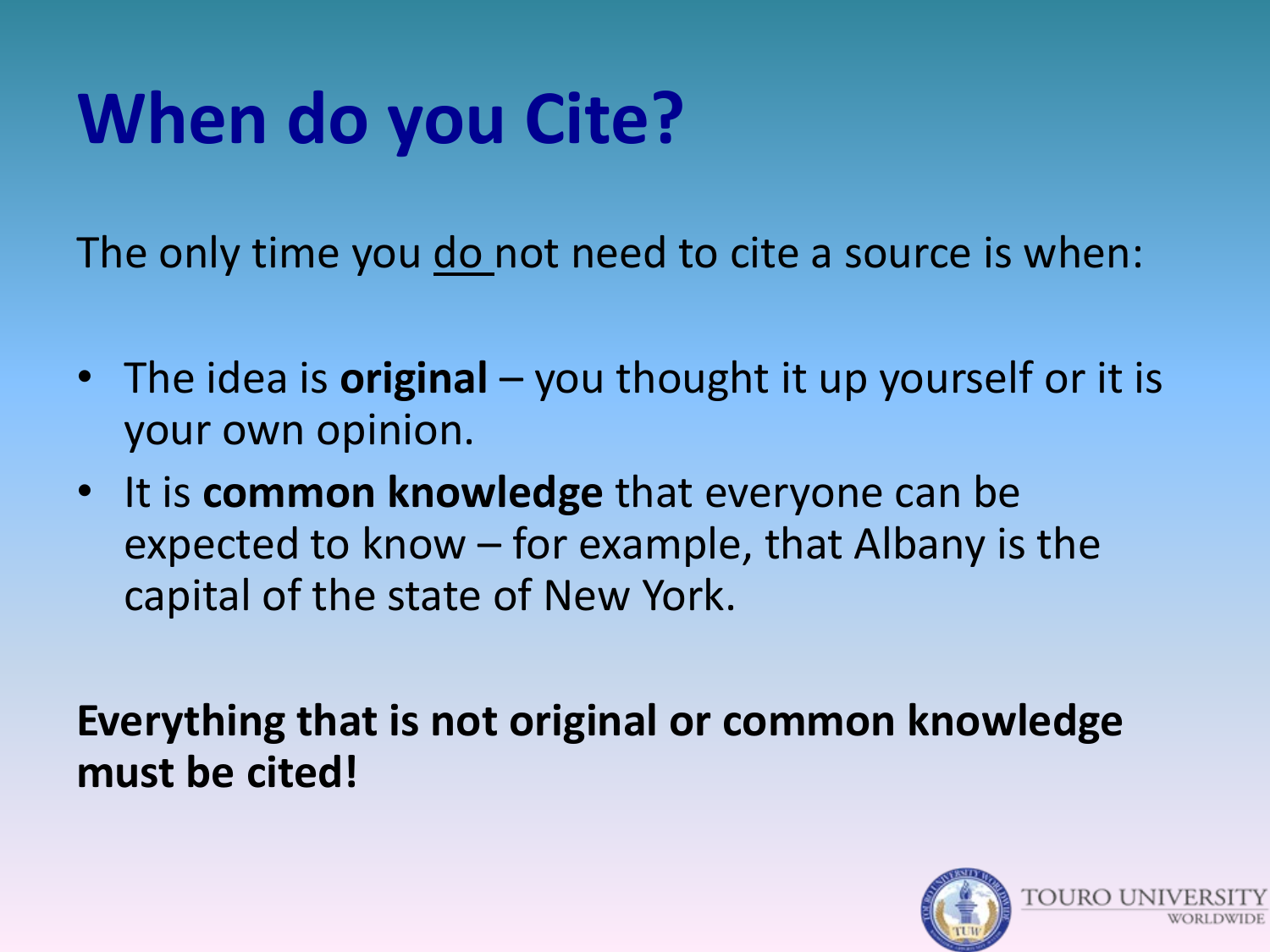# **Quotations and paraphrasing**

If you are quoting a piece of text exactly, you must cite. Here is an example:

**Te-Eni Harari et al. found that "with young people, one cannot assume the conventional wisdom that popularity = effectiveness"(2007).**

However you must also cite when you paraphrase or put it into your own words. For example:

**Research by Te-Eni Harari et al. suggests that popularity does not necessarily impact effectiveness (2007).**

It is in my own words, but *not* my own idea so I have to cite it.

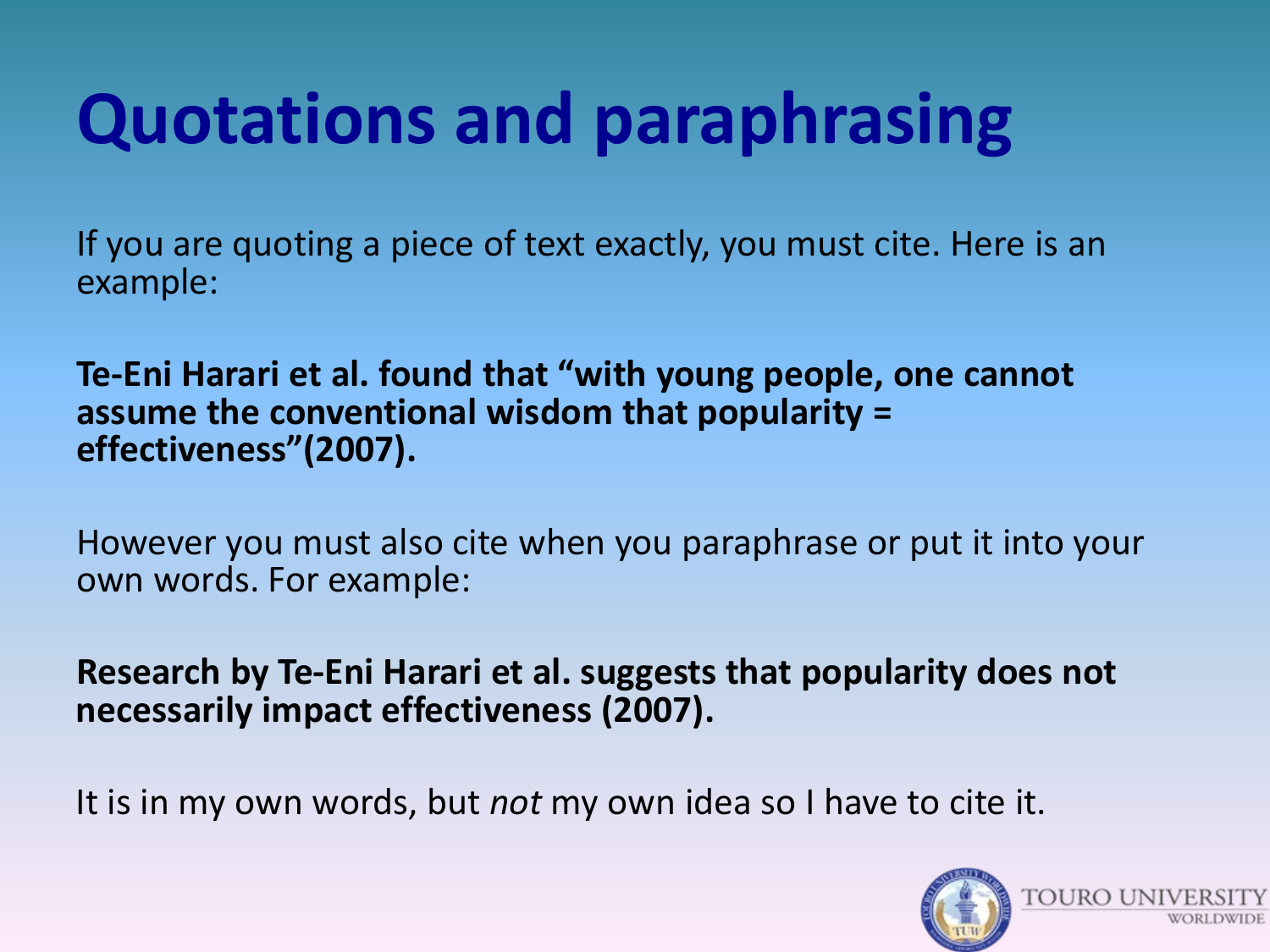### **The Elements of a Citation**

There are several different citation styles, most styles include enough elements or information to enable someone else to locate the source. The elements included in this journal article are:

Author Date of Publication Article Title Journal Title or Source Journal Volume Number Journal Issue Number Article Page Numbers

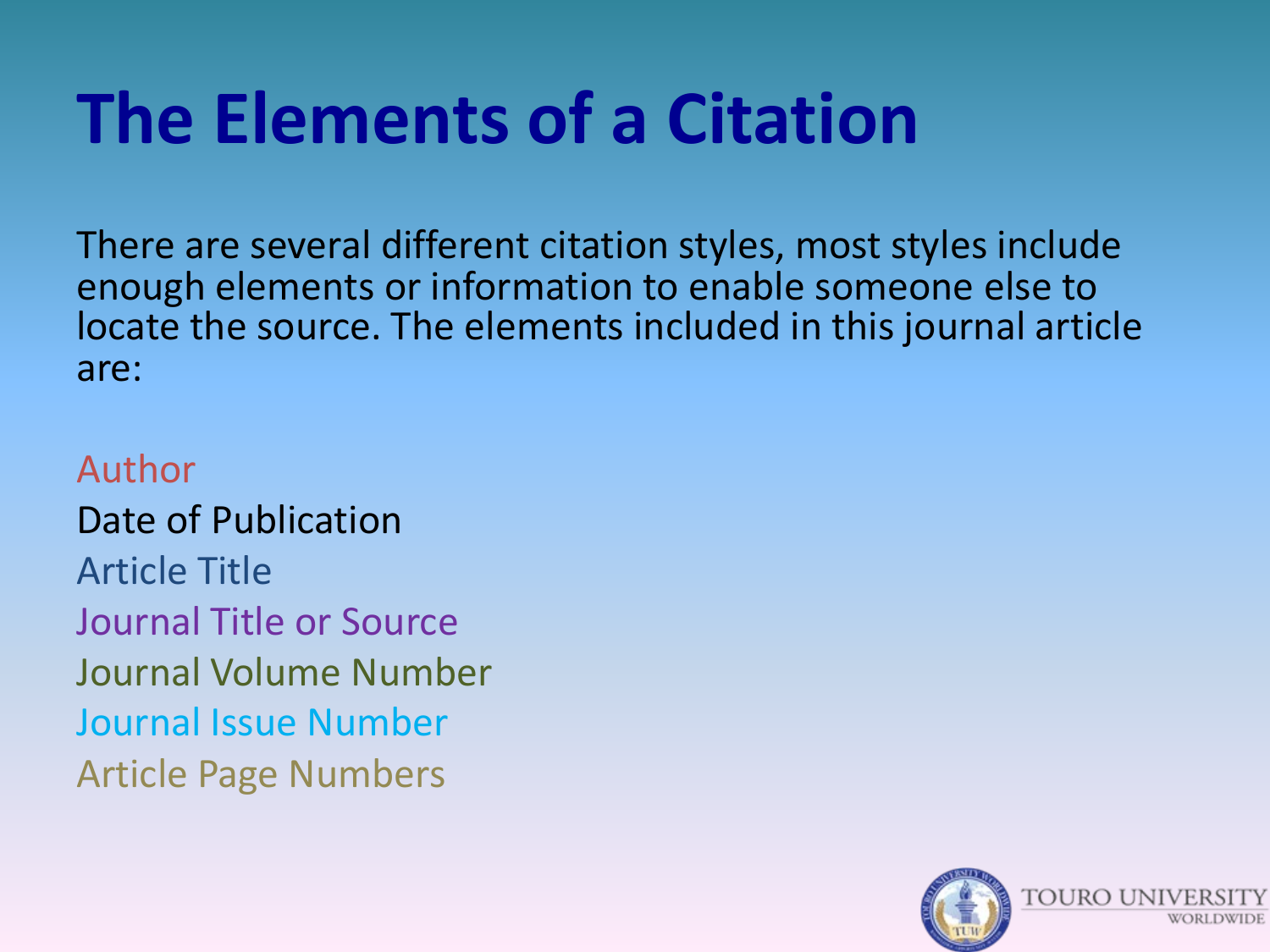### **APA Style**

Social sciences and business publications tend to use the American Psychological Association (APA) style. The 7<sup>th</sup> edition is most current version of *The Publication Manual of the American Psychological Association* and was published in October 2019. Look at the following example, can you identify all the elements in this citation?

Te'eni-Harari, T., Lampert, S. I., & LehmanWilzig, S. (2007). Information Processing of Advertising among Young People: The Elaboration Likelihood Model as Applied to Youth. *Journal Of Advertising Research, 47*(3), 326-340.